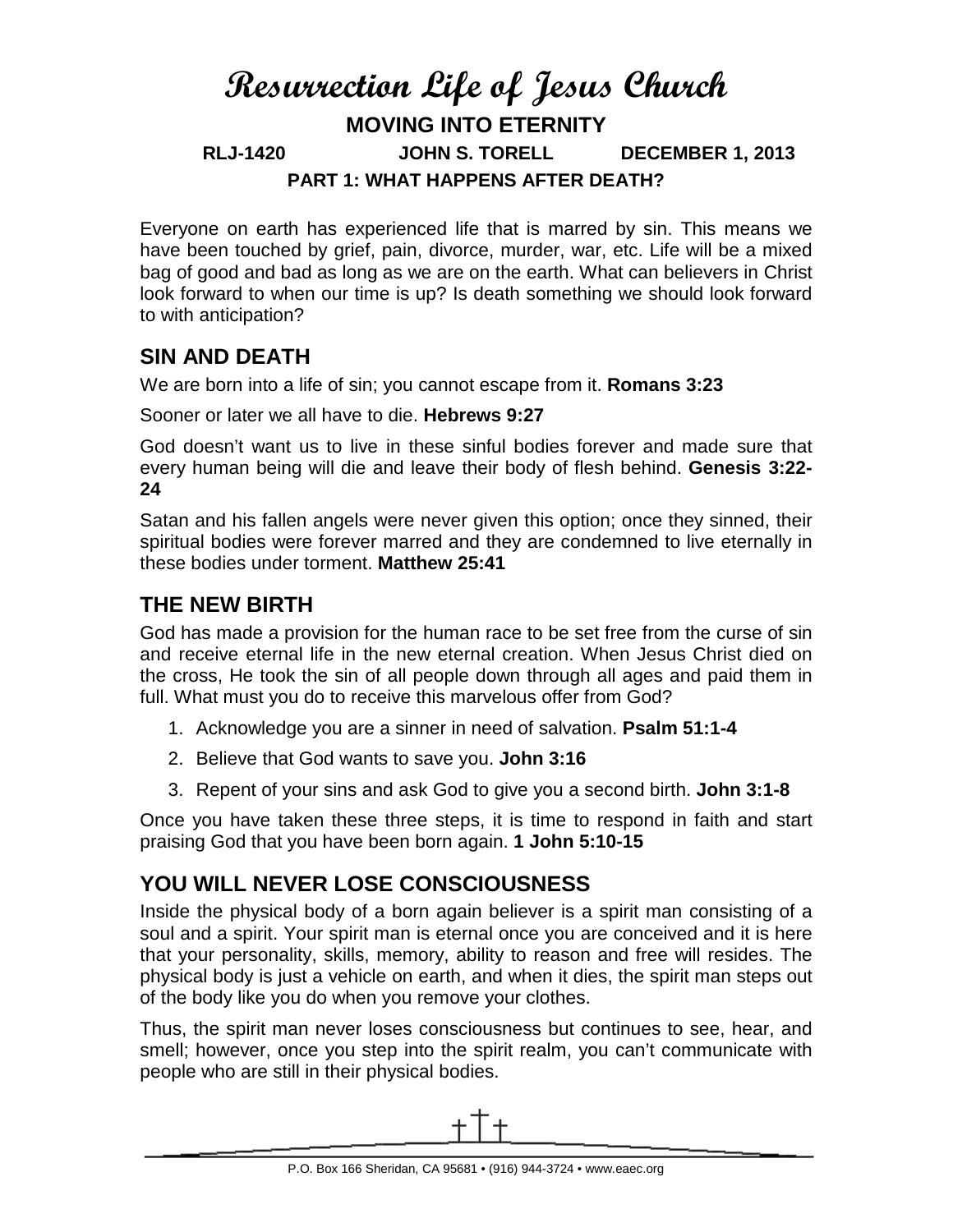If a person becomes sick or through an accident goes into a coma, the spirit man is fully aware of what is happening but cannot communicate in the flesh. It is therefore entirely possible to lead a person to the saving knowledge of Christ while they are in a coma.

At the moment of death, holy angels show up and escort the spirit man to the third heaven where the throne of God is located. **2 Corinthians 5:6-9**

### **THE JUDGMENT SEAT OF CHRIST**

Once in heaven, your first stop is at the Judgment Seat of Christ. Only people who were born again appear at this court where you will be judged for what you accomplished during your time on earth. It is here that you will receive rewards and an eternal position.

The first thing that Jesus will look at is your *obedience*. Moses walked with God for a period of 40 years. He was anointed, performed great miracles, but in one act of rebellion and disobedience, he forfeited the honor of leading the children of Israel into the Promised Land. **Numbers 20:7-12;**

Moses did not argue with God nor did he become angry because he knew that he had received a just verdict. **Numbers 27:12-23**

Moses repented of his disobedience and God forgave him but Moses lost the reward and joy of entering the Promised Land. **Deuteronomy 34:4-7**

King Saul lost the kingdom through one act of disobedience. **1 Samuel 15:13-29**

King David rebelled against God and took another man's wife. He repented and was forgiven but God told him that the sword would never depart from his family. **2 Samuel 12:7-14**

Jesus emphasized that we should obey Him if we truly love Him. **John 14:15**

In fact, Jesus demanded obedience. **John 15:1-11**

#### **ACTS OF DISOBEDIENCE**

Marrying the wrong person, refusing to share the Gospel with those around you, rejecting the voice of the Holy Spirit and sinning willfully are acts of disobedience. **Hebrews 10:26-31**

#### **SUMMARY**

No Christian will score 100% at the Judgment Seat of Christ. What you need to do is repent on a daily basis so that you will have as little sin as possible showing up at your trial.

Every Christian has been disobedient at some point after they were saved; we just have to live with the consequences and focus on spending eternity with our Heavenly Father, who will dry all our tears of regret and make us forget the past and the rewards we lost by our actions on earth. **Revelation 21:1-7**